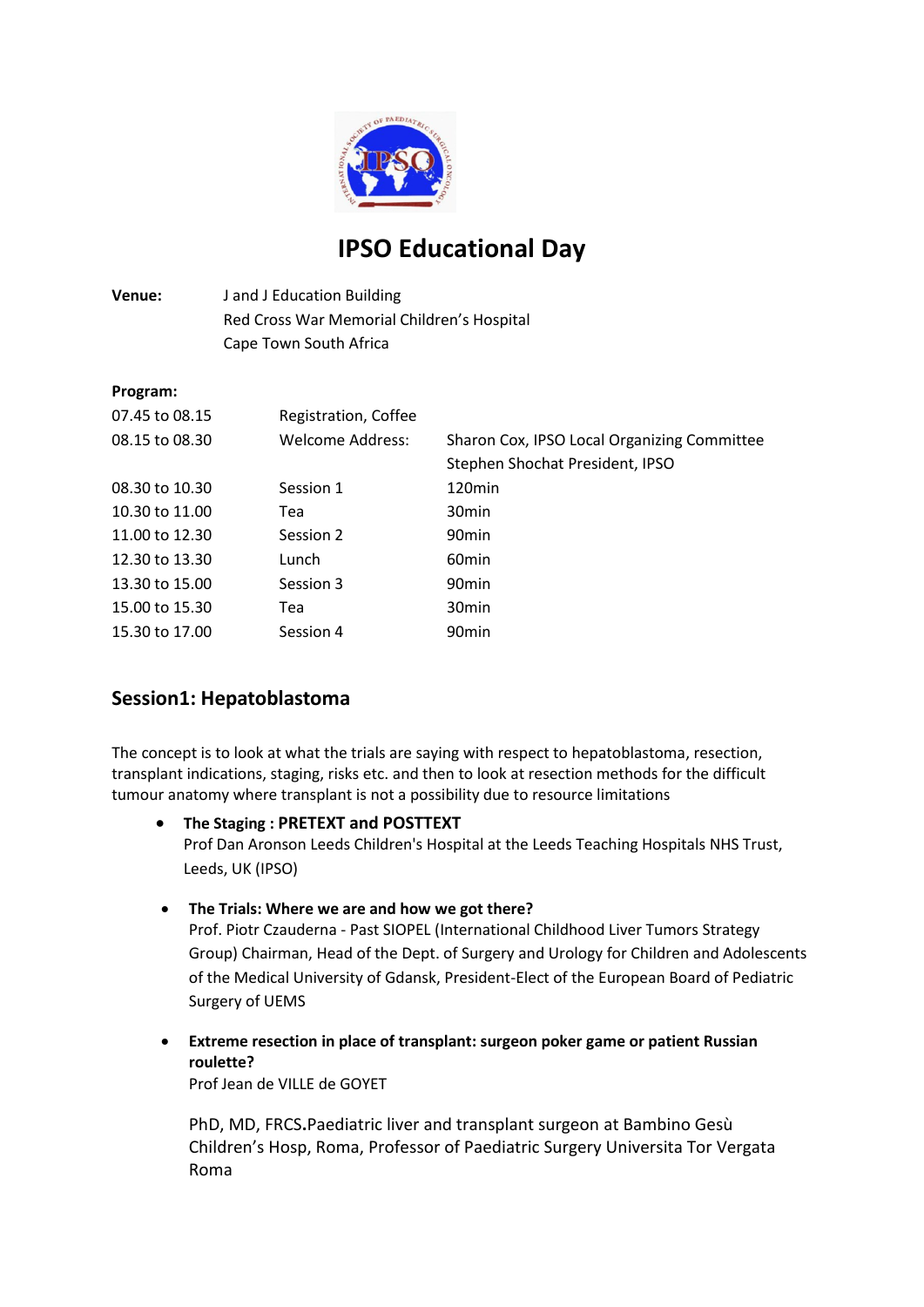## **Case discussions**

Prof Alastair JW Millar Prof AJW Millar Emeritus Professor in Paediatric Surgery, Red Cross War Memorial Children's Hospital

# **Session 2: Oncology in Africa**

The concept is to look at facilities in Africa and compare first and third world presentations and treatment.

| $\bullet$ | Access to care, facilities in |                                                              |
|-----------|-------------------------------|--------------------------------------------------------------|
|           | South Africa                  | Dr D Von Delft, Consultant Paediatric Surgeon, Red Cross     |
|           | Malawi                        | Dr Eric Borgstein Professor of Surgery, University of Malawi |
|           |                               | College of Medicine, Pediatric surgeon, Queen Elizabeth      |
|           |                               | Central Hospital                                             |
|           | Kenya                         | Francis Osawa                                                |
|           |                               | Lecturer in Paediatric Surgery, Department of Surgery,       |
|           |                               | University of Nairobi, Kenya                                 |
|           |                               |                                                              |

## **The big, the bad and the ugly**

Prof L Hadley: Emeritus Professor in Paediatric Surgery, Nelson R Mandela School of Medicine, University of KwaZulu-Natal, Durban; Talk on some of the larger tumours he has been involved in associated management dilemmas in children presenting with these to resource poor areas

## **Africa Vs Global care**

Scott Howard, MD Chair, World Child Cancer USA Consultant, Oncology, Healthcare IT, Epidemiology, Global Heath Professor, University of Memphis

## **Session 3: Oncological Surgical Emergencies**

To discuss a range of emergency oncological situations that may present to the surgeon

**•** Spinal Cord Compression Prof A Figaji

HOD Department of Paediatric Neurosurgery Red Cross

#### **Airway Issues**

- Anaesthetic Dr R Gray, Consultant Anaesthetist, Red Cross War Memorial Children's Hospital
- Radiology

Dr T Kilborn HOD, Department of Paediatric Radiology, Red Cross War Memorial Children's Hospital